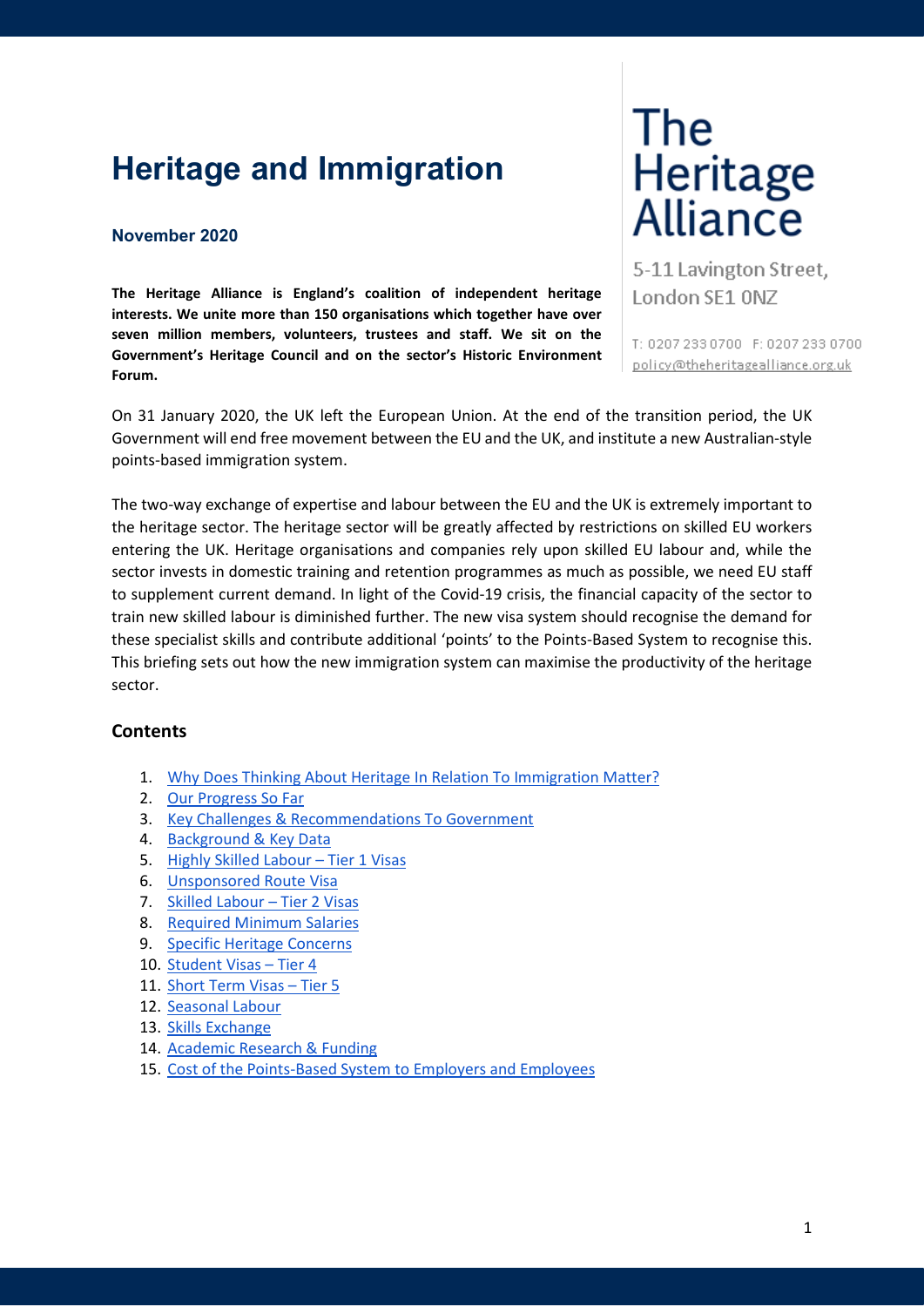# <span id="page-1-0"></span>**Why Does Thinking About Heritage In Relation To Immigration Matter?**

- The historic environment is geographically diverse, providing the opportunity **to level up all parts of the UK** by spreading the benefits of skills, jobs, investment, in both rural and urban environments.
- Heritage creates **economic value** through skills and products exchange as well as through its contribution to inbound tourism.
- Heritage is **not a barrier to growth**. Regeneration that embraces our nation's unique character drives positive economic and environmental outcomes.
- Our collaboration with EU Member States has provided huge **cultural and societal benefits**, and our sector must continue to flourish.
- There are **shortages of heritage skills** in the UK. Arrangements are needed to ensure continued access to key skills from other parts of the world.

# <span id="page-1-1"></span>**Our Progress So Far**

In our [2019 Immigration Briefing,](https://www.theheritagealliance.org.uk/wp-content/uploads/2019/05/Heritage-and-Immigration-Brexit-Briefing.pdf) we highlighted some of the key issues with access to labour from across the EU post-Brexit. We stressed the need for skilled archaeologists from across the continent, and we are pleased that the Migration Advisory Committee's recommendation for archaeology to be added to the Shortage Occupation List has been taken up by the [Government.](https://www.gov.uk/guidance/immigration-rules/immigration-rules-appendix-k-shortage-occupation-list) We are also pleased that the Government has made a Graduate Visa available since our last briefing. Elsewhere, we have produced an [updated version of our Brexit briefing,](https://www.theheritagealliance.org.uk/wp-content/uploads/2020/07/Heritage-in-the-context-of-Britain%E2%80%99s-Future-Relationship-with-the-EU-The-Heritage-Alliance) which considers the opportunities our new future relationship with the EU will bring, as well as more specific briefings on the [Fisheries,](https://www.theheritagealliance.org.uk/wp-content/uploads/2020/02/Fisheries-Bill-Briefing-Second-Reading-House-of-Lords-2020.pdf) [Agriculture,](https://www.theheritagealliance.org.uk/wp-content/uploads/2020/02/The-Heritage-Alliance-Briefing-Agriculture-Bill-2020.pdf) and [Environment B](https://www.theheritagealliance.org.uk/wp-content/uploads/2020/02/Environment-Bill-Second-Reading-HOC-Briefing.pdf)ills. The new immigration system should allow the UK to export its expertise and, where necessary, import skills from the EEA where they are not available in the UK.

# <span id="page-1-2"></span>**Key Challenges & Recommendations To Government**

| <b>Challenge</b>                                                                                                                                                         | Recommendation(s)                                                                                                                                                                                                                                                                                                                                                                            |
|--------------------------------------------------------------------------------------------------------------------------------------------------------------------------|----------------------------------------------------------------------------------------------------------------------------------------------------------------------------------------------------------------------------------------------------------------------------------------------------------------------------------------------------------------------------------------------|
| A shortage of UK heritage experts and<br>academics and a decrease in skilled EU workers<br>would mean a huge loss of knowledge and<br>expertise for the heritage sector. | The Government commits to supporting training<br>and apprenticeships specific to the heritage<br>sector in the UK recognising that the financial<br>capacity of the sector to train new skilled labour<br>has particularly been affected by COVID-19.<br>Accredited and talented heritage experts and<br>academics are welcomed to the UK through a<br>balanced and fair immigration system. |
| The lack of flexibility in the current points-<br>based system will disadvantage freelancers,<br>who form a third of the creative industries<br>workforce in the UK.     | The Government works with the creative and<br>cultural sectors to ensure that a wide range of<br>professional qualifications and creative skill sets<br>are accounted for through the points awarded in<br>the unsponsored route.                                                                                                                                                            |
| The lengthy application processes for<br>researchers to obtain visas is off-putting and<br>can delay crucial work.                                                       | The Government provides swift access to visas<br>for researchers, or the research equivalent of a<br>diplomatic passport.                                                                                                                                                                                                                                                                    |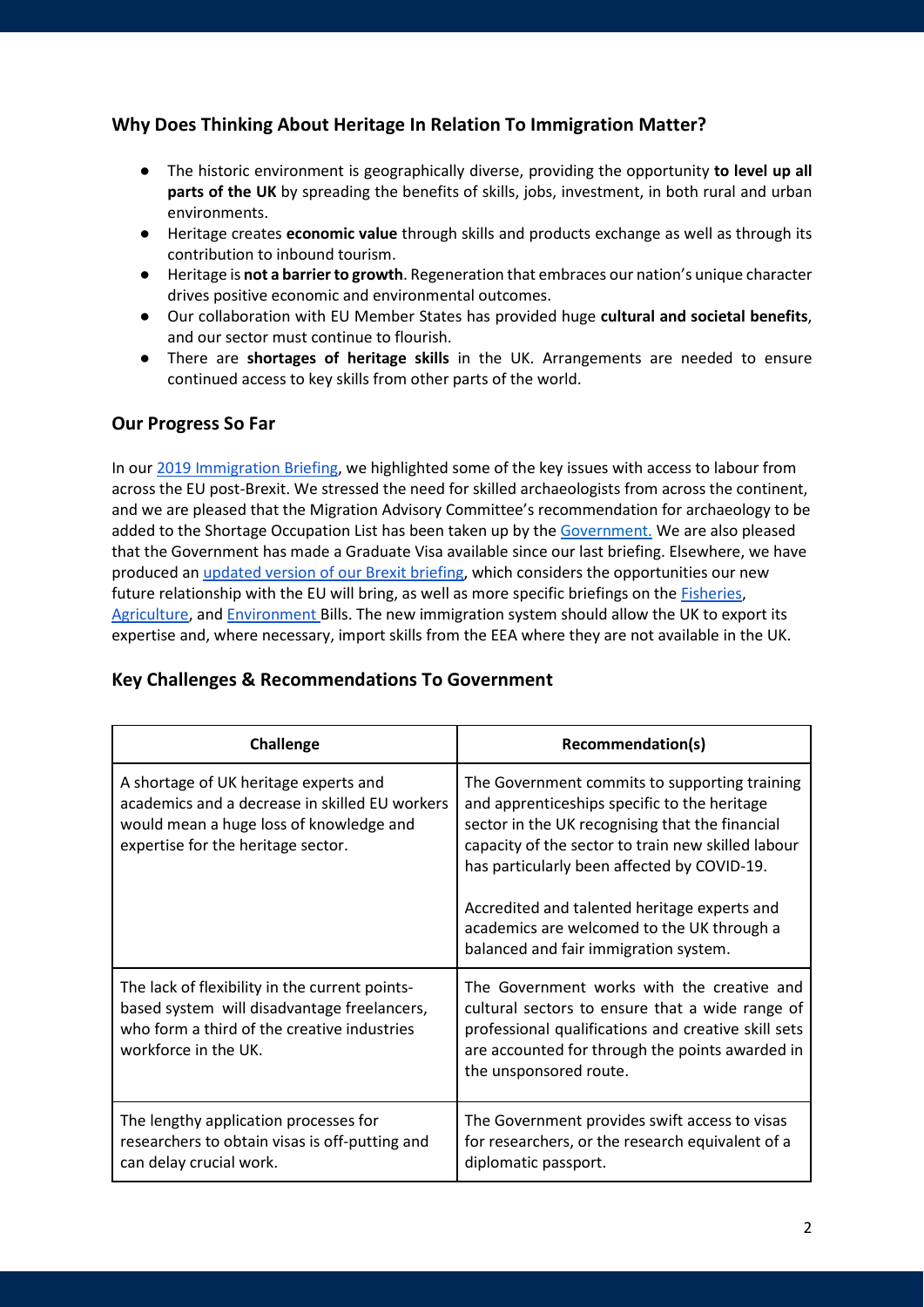| Many tourism-based heritage organisations rely<br>on some form of foreign seasonal staff, with a<br>significant amount of them from the EU.                                                                                                                              | The Government should create easy access to<br>simple short-term visas for overseas<br>professionals doing short-term placements of<br>work in the UK.                                                                                                                                                                                                 |
|--------------------------------------------------------------------------------------------------------------------------------------------------------------------------------------------------------------------------------------------------------------------------|--------------------------------------------------------------------------------------------------------------------------------------------------------------------------------------------------------------------------------------------------------------------------------------------------------------------------------------------------------|
| Many EU students come to the UK to train in<br>heritage skills and later become valuable assets<br>to our sector's workforce. The rise in EU student<br>fees to international fees will mean a loss of EU<br>university students.                                        | We ask for continued support from the<br>Government for EU students seeking to train in<br>heritage in the UK and we welcome the<br>Government's new Graduate Visa which<br>provides the opportunity for these students to<br>remain in the UK after their degree and<br>contribute to the UK heritage sector.                                         |
| Significant costs of hiring non-UK labour causes<br>barriers to entry for sufficiently skilled workers<br>and hits SMEs the hardest.                                                                                                                                     | Review and address the multiple hidden costs<br>associated with the new immigration system,<br>including the Immigration Skills Charge,<br>sponsorship certificate costs, health surcharge<br>and licence fees.                                                                                                                                        |
| Required minimum salaries do not account for<br>the fact that in the heritage sector high skill<br>levels do not always translate into high pay.                                                                                                                         | Construction-related occupations facing high<br>demand, including heritage craft and building<br>skills (e.g. stonemasonry), should be placed on<br>the UK Shortage Occupation List.<br>The Government should create exemptions for<br>heritage occupations where designated<br>'appropriate rates' are below the general<br>minimum salary threshold. |
| We face a shortage of academic and expert<br>research skills, as well as shortages of expertise<br>in conservation, traditional craft and<br>archaeology.<br>A new immigration system threatens the<br>export of our heritage expertise across the EU,<br>and the world. | The creation of a Skills Exchange programme,<br>allowing experts to come to the UK bringing<br>their essential heritage skills, in exchange for the<br>movement of UK experts into other countries,<br>sharing our knowledge and cultural capital.                                                                                                     |

# <span id="page-2-0"></span>**Background & Key Data**

Under [the new skilled worker system,](https://www.gov.uk/government/publications/uk-points-based-immigration-system-employer-information/the-uks-points-based-immigration-system-an-introduction-for-employers) anyone coming to the UK to work will need to demonstrate that they have a job offer from a Home Office licensed sponsor, the job offer is at the required skill level – RQF 3 or above (A Level and equivalent), and they speak English to the required standard. Job offers must meet the applicable minimum salary threshold set by the Government - either £25,600 or the specific salary requirement for the individual's occupation (known as the 'going rate').

All applicants will be able to trade characteristics, such as their qualifications, against a lower salary to get the required number of points. If the job offer is less than the minimum salary requirement, but no less than £20,480, an applicant may still be eligible if they have a job offer in a specific shortage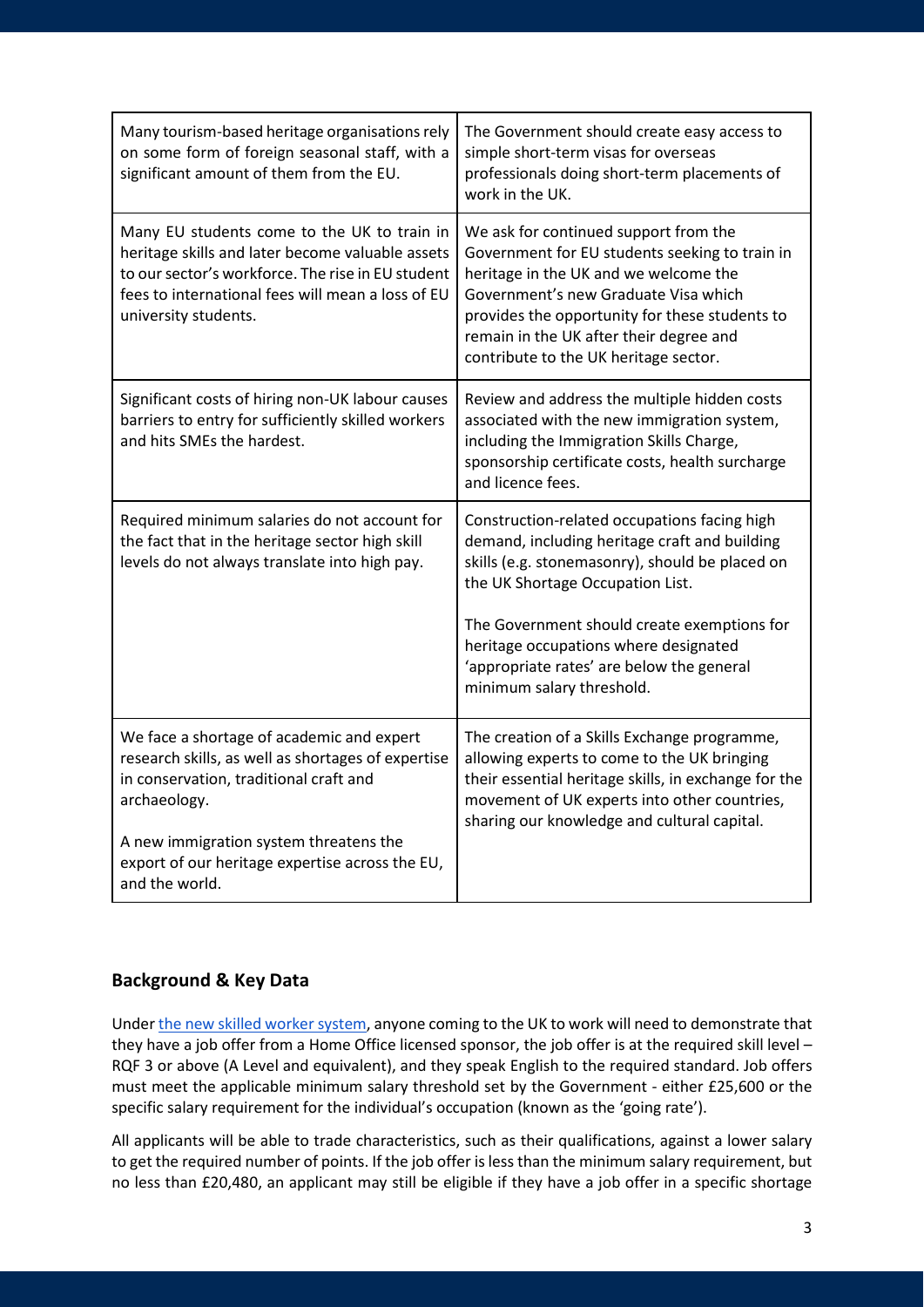occupation, a PhD relevant to the job or a PhD in a STEM subject relevant to the job. This could minimise some of the negative impacts on the heritage sector, although as has been shown below in the archaeology sector an entrant trainee's salary is set below this amount at £20,000.

The latest [MAC report from January 2020](https://www.gov.uk/government/publications/migration-advisory-committee-mac-report-points-based-system-and-salary-thresholds) sets some key recommendations for the new points-based system, many of these recommendations have been accepted by the Government which is evident in the [February 2020 policy paper](https://www.gov.uk/government/publications/the-uks-points-based-immigration-system-policy-statement/the-uks-points-based-immigration-system-policy-statement#the-uks-points-based-system) and are detailed below for each visa route. Some of these recommendations help mitigate negative impacts on the heritage sector, but there is still more that can be done.

Between 2018 and the beginning of March 2019 , The Heritage Alliance carried out a brief survey to add to the evidence we already hold on how immigration restrictions might affect the heritage sector. 66 organisational responses were received, which highlighted rather starkly the potentially damaging effect of a visa regime based on salary levels as recommended by the Migration Advisory Committee. Respondents were from both inside and outside the Heritage Alliance's membership and ranged from local groups and businesses through to charities, and commercial units to museums and national organisations. Most responses came from buildings, architecture and archaeology. The major findings include:

- Nearly 29% of respondents employ over 20% of non-UK EU nationals;
- Over 15% of respondents employ over 50% non-UK EU nationals. Respondents also noted that they employ additional EU nationals as subcontractors;
- In contrast to the figures for EU nationals, 83% of respondents employ less than 10% non-UK nationals from **outside** the EU;
- Well over 50% of respondents say that a restriction on access to EU workers would negatively affect their organisation. One respondent noted that posts in their organisation might have otherwise remained unfilled;
- Nearly three-quarters of respondents anticipate their workload increasing in the future, exacerbating an existing skills gap, with half of the respondents believing that the UK does not have enough labour at present to meet this increased need without access to EU nationals.
- Some respondents working in Museums and Conservation said that the loss of skilled EU workers would mean a huge loss of knowledge and expertise. They also noted that it would take extra time and money to train new members of staff from scratch, which would put a huge strain on already limited resources for small organisations.
- Many tourism-based heritage organisations rely on some form of foreign seasonal staff. An [ONS report published in August 2019](https://www.ons.gov.uk/peoplepopulationandcommunity/populationandmigration/internationalmigration/articles/migrantlabourforcewithinthetourismindustry/august2019) showed that c.16% of workers in the tourism industry are non-UK nationals and of them, 64% are EU nationals. In London, the percentage of EU nationals is higher, reaching nearly one in every five workers.
- A recent provisional Historic Houses survey showed that 25% of their members indicated that they employed five or more EU nationals in the businesses on their properties. For over 17% of respondents to their survey, seasonal workers made up 10-40% of their total workforce in peak seasons.

A further survey carried out by The Heritage Alliance in June 2019 collected an additional 17 responses. The major findings include:

- The sectors that are more likely to be affected by restricted movement of people between the UK and the EU are, in the opinion and experience of the respondents, Archaeology (c.63% of responses), Building conservation (c.36%), Heritage advocacy and education (c.27%).
- The average salary for the main occupation in the surveyed organisations is £25,700. While this is above the £25,600 general minimum salary threshold, a significant number of employees earn below this level.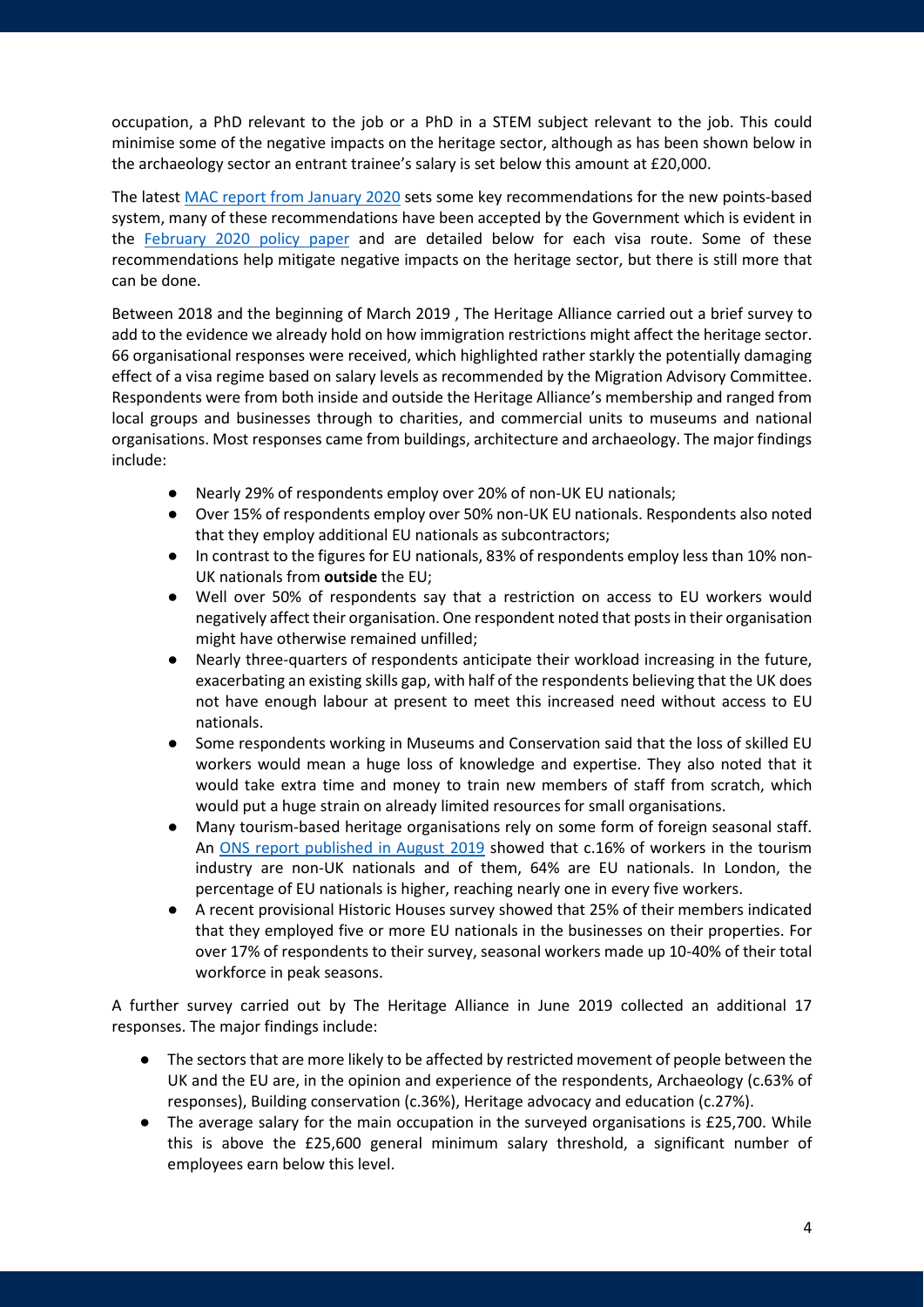- Specific skill gaps were identified particularly in the archaeological sector, where trainees are often paid below the absolute minimum salary threshold of £20,480. The sector also employs temporary workers and large infrastructure projects can have a high rate of migrant labour to supplement the UK workforce.
- More than half of the respondents indicated interest in a Tier 1 Visa to attract employees/workers. One of the respondents suggested using, for the archaeological sector, the grades of accreditation set by the Chartered Institute for Archaeologists (CIfA).

A report by [CEBR for Historic England](https://historicengland.org.uk/content/heritage-counts/pub/2019/skill-gaps-needs-in-the-heritage-sector-pdf/) on skills needs in the heritage sector (April 2019) came to the following conclusions:

- In 2016, it is estimated that 14,593 employees in the Heritage Sector were EU nationals. This represents around 7.4% of the total heritage workforce.
- An estimated 48% of heritage firms that attempted to recruit non-UK nationals to fill hard-tofill vacancies considered solely EU nationals. Only 6% considered solely non-EU nationals.

# <span id="page-4-0"></span>**Highly Skilled Labour – Tier 1 Visas**

The Tier 1 Visa has been changed. It is now a Global Talent visa for talented and promising individuals in specific sectors wishing to work in the UK. The MAC report from [January 2020](https://assets.publishing.service.gov.uk/government/uploads/system/uploads/attachment_data/file/873155/PBS_and_Salary_Thresholds_Report_MAC_word_FINAL.pdf) recommended reforms to a Tier 1 (Exceptional Talent) visa which would require '*no job offer, to focus more on those with exceptional promise than an established track record*'. The [global talent scheme](https://www.gov.uk/government/news/boost-for-uk-science-with-unlimited-visa-offer-to-worlds-brightest-and-best) aims to deliver this recommendation and will be opened up to EU, EEA and Swiss citizens in 2021. This will allow highly-skilled individuals in science, humanities, engineering, the arts (including film, fashion design and architecture) and digital technology to come to the UK without a job offer. Applicants must be endorsed by a recognised UK body, such as The Royal Society or Arts Council England, as approved by the Home Office. A Tier 1 Visa currently does not exist for the heritage sector, but the Government should consider this option in the future.

# <span id="page-4-1"></span>**Unsponsored Route Visa**

The Home Office has also announced in its Policy Paper published in February 2020 that a broader unsponsored route will be created in addition to the points-based system, though more information on this is set to come out in the coming year. The route will not open on 1 January 2021 but a pilot is planned in 2022. The Home Office has said that this route would be capped and monitored carefully during its implementation phase.

The Government outlined in its February policy paper that it will not be creating a dedicated visa route for self-employed people. Instead freelance workers are encouraged to apply through this new unsponsored route and th[e innovator route.](https://www.gov.uk/innovator-visa) We advise that the Government works with the creative and cultural sectors to ensure that a wide range of professional qualifications and creative skill sets are accounted for through the points awarded in the Unsponsored Route. It is vital that freelancers, forming a third of the creative industries workforce in the UK, can be attracted to the UK to ensure the future talent pipeline and growth of the creative and cultural sectors.

# <span id="page-4-2"></span>**Skilled Labour – Tier 2 Visas**

The government will implement 'tradeable points' to the skilled workers visa (Tier 2). The graph below illustrates what counts as a tradeable characteristic, and a total of 70 points is required to be eligible to apply.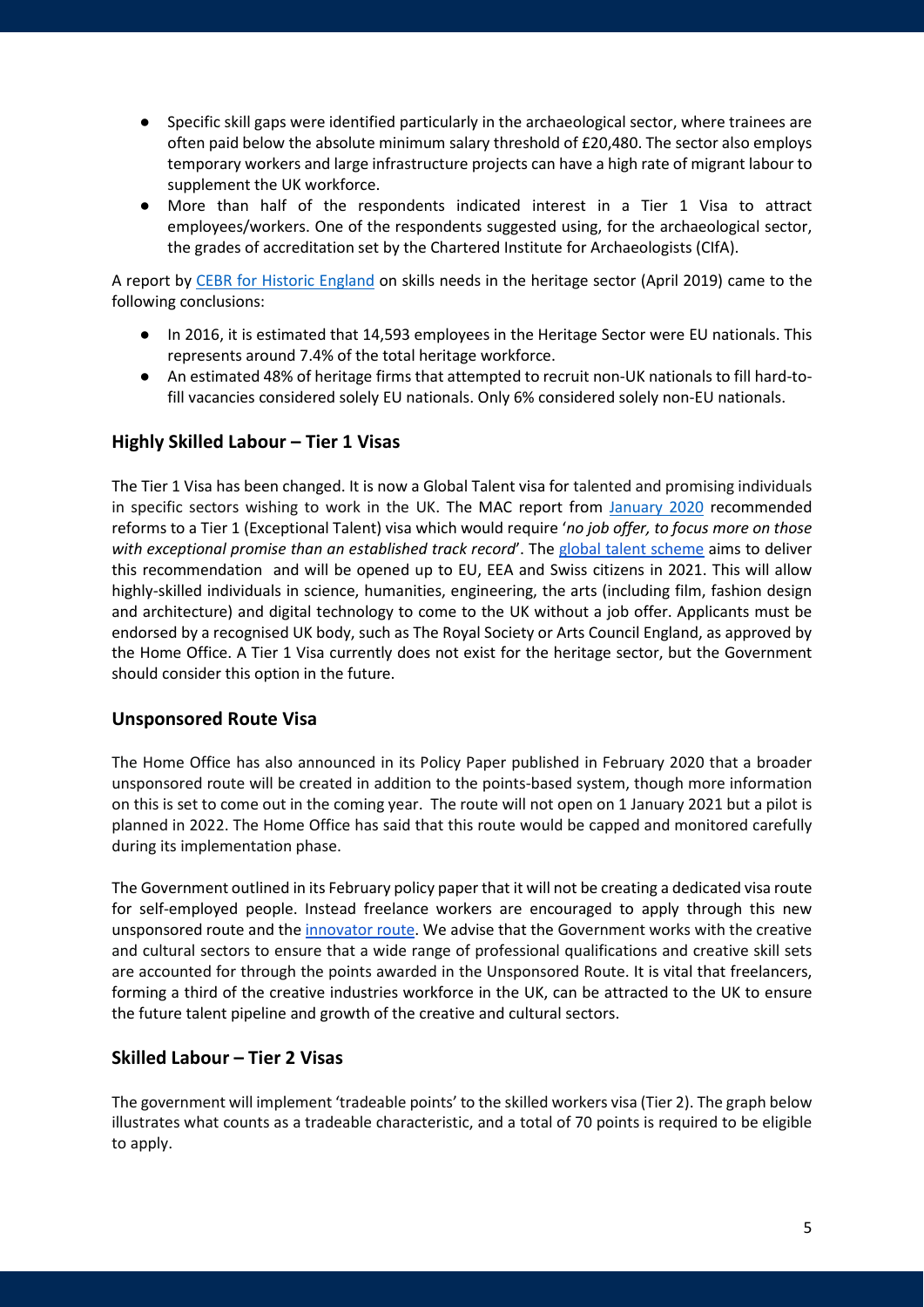| <b>Characteristics</b>                                    | <b>Mandatory/Tradeable</b> | <b>Points</b> |
|-----------------------------------------------------------|----------------------------|---------------|
| Offer of job by approved sponsor                          | Mandatory                  | 20            |
| Job at appropriate skill level                            | Mandatory                  | 20            |
| Speaks English at required level                          | Mandatory                  | 10            |
| Salary of £20,480 to £23,039 or at least 80% of the       | Tradeable                  | 0             |
| going rate for the profession (whichever is higher)       |                            |               |
| Salary of £23,040 to £25,599 or at least 90% of the       | Tradeable                  | 10            |
| going rate for the profession (whichever is higher)       |                            |               |
| Salary of £25,600 or above or at least the going rate for | Tradeable                  | 20            |
| the profession (whichever is higher)                      |                            |               |
| Job in a shortage occupation as designated by the         | Tradeable                  | 20            |
| <b>Migration Advisory Committee</b>                       |                            |               |
| Education qualification: PhD in a subject relevant to the | Tradeable                  | 10            |
| job                                                       |                            |               |
| Education qualification: PhD in a STEM subject relevant   | Tradeable                  | 20            |
| to the job                                                |                            |               |

# <span id="page-5-0"></span>**Required Minimum Salaries**

The requirement that migrants will need to be paid the higher of either the specific salary threshold for their occupation, known as the 'going rate', or the general salary threshold of £25,600 is highly problematic for many heritage organisations that rely on the labour of non-UK nationals. In [Immigration Rules Appendix J](https://www.gov.uk/guidance/immigration-rules/immigration-rules-appendix-j-codes-of-practice-for-skilled-work) it is acknowledged that the 'going rate' for many heritage jobs is lower than £25,600.

Therefore, the current appropriate salary threshold for many heritage professionals prevents the recruitment of international talent in many essential lower-paid roles. If highly-skilled but poorly-paid roles are not included in the Shortage Occupation List, such as specialist craftspeople and conservators, these essential roles will become much harder to fill.

# <span id="page-5-1"></span>**Specific Heritage Concerns**

# Archaeology

- The Chartered Institute for Archaeologists (CIfA) and the Migration Advisory Committee (MAC) highlight that shortages reveal generally that wages are below market-clearing levels, which makes the Government's new lower salary thresholds<sup>[1](#page-5-2)</sup> an issue as it perpetuates the shortage of labour. In the short term, these lower thresholds are helpful at preventing delays to construction and infrastructure projects, yet longer term solutions need to take into account this problem. CIfA is helping to establish employer-based training programmes, apprenticeships and vocational training schemes in order to continue developing the UK's strength in archaeological markets.<sup>[2](#page-5-3)</sup>
- EEA workers make up 13% of the archaeological workforce and the Government's emphasis on 'Build, Build, Build' and planning reform will further increase the demand for archaeological services. CIfA emphasised the need to create a visa system which will recognise the current high demand for archaeological labour. We welcome archaeology

<span id="page-5-2"></span><sup>&</sup>lt;sup>1</sup> A reduced salary cap (£25,600) threshold and the 30% lower requirement for new entrants (£20,480).

<span id="page-5-3"></span><sup>&</sup>lt;sup>2</sup> See CIfA's full [Archaeology and Immigration Briefing](https://www.archaeologists.net/sites/default/files/CIfA%20immigration%20briefing%20-%20February%202020_0.pdf) for more detail.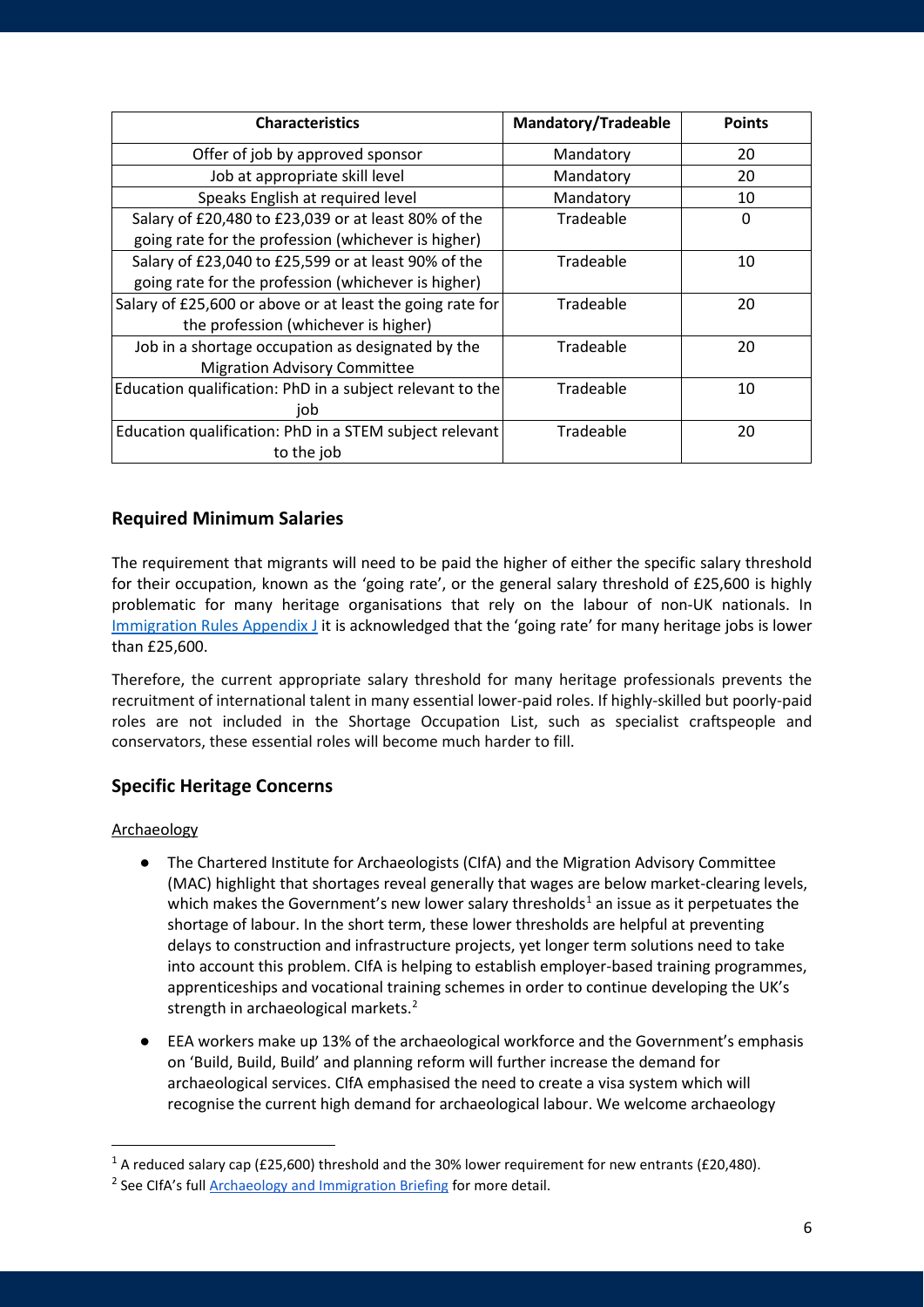being added to the Shortage Occupation List. Further policies that CIfA supports can be found [here.](https://www.archaeologists.net/sites/default/files/CIfA%20immigration%20briefing%20-%20February%202020_0.pdf)

There is some concern over UK archaeologists accessing EU labour markets where they are often seen as leaders. This will need to be monitored further as the UK-EU deal is finalised.

#### Construction

- Data from the [Migrant Labour Force within the UK's Construction Industry](https://www.ons.gov.uk/peoplepopulationandcommunity/populationandmigration/internationalmigration/articles/migrantlabourforcewithintheconstructionindustry/august2018) report revealed that non-UK nationals accounted for 13% of workers in the UK's construction of buildings sub-sector: 8% were born in EU countries (excluding the UK). In London and the South East, the percentage of the workforce made up of EU nationals is considerably higher. Given the severity of the skills shortages we already face, the retention of these workers is a critical concern for the industry.  $E7.1$ bn<sup>[3](#page-6-0)</sup> in GVA was generated by heritage-related construction activities in England in 2018. Further developing training measures and apprenticeships within the UK is another way to help meet this need, but this would require both a commitment to investment and time for the skills to be developed. Construction, including heritage craft skills, should be placed on the [UK Shortage Occupation List](https://www.gov.uk/guidance/immigration-rules/immigration-rules-appendix-k-shortage-occupation-list) alongside archaeology. The jobs that we highlighted in our response to the MAC Review of the Shortage Occupation List are set out in the Annex to our previous briefing found [here.](http://www.theheritagealliance.org.uk/wp-content/uploads/2019/04/Heritage-and-Immigration-Brexit-Briefing-1.pdf)
- Historic/traditional (pre-1919) buildings require a labour force with traditional skills. English Heritage, Historic Scotland and Construction Industry Training Board's [Skills Needs Analysis](https://historicengland.org.uk/content/heritage-counts/pub/2013/skills-needs-analysis-2013-repair-maintenance-energy-efficiency-retrofit/)  shows that the 2012 spend on traditional buildings in England was £3.8billion, down from £5.3 billion in 2008. In addition, since 2007 the workforce required to undertake work on traditional (pre-1919) buildings to meet demand has ranged from about 85,000 to 110,000, with a significant proportion of this skills gap related to contractors using traditional materials<sup>[4](#page-6-1)</sup>. There is an ageing demographic in the traditional heritage skills workforce. Difficulty in accessing EU labour in the future will cause delays and cost issues. Further developing training measures and apprenticeships within the UK is another way to help meet this need, but this would require both a commitment to investment and time for the skills to be developed.

#### Conservation

- The Home Office has set the ['appropriate salary' levels](https://www.gov.uk/guidance/immigration-rules/immigration-rules-appendix-j-codes-of-practice-for-skilled-work) for conservation jobs at £21,000 for new entrants, and £24,900 for experienced workers. This is below the £25,600 salary threshold for Tier 2 visa applications, which means that many professional conservators would not qualify for enough points under the new immigration system to work in the UK. This is a concern as this skilled field relies heavily on the labour of non-UK nationals. In the case of one Heritage Alliance member, all six of their recent specialist painting restorers were Italian; professionals with conservation skills are plentiful in Italy, where fewer jobs are available and the UK benefits from this surplus.
- The inability to source conservators from the EU could create skills shortages in conservation and exacerbate existing ones, which have been reported in specialist areas including the

<span id="page-6-1"></span><span id="page-6-0"></span> $3$  This figure only includes SICs directly pertaining to construction and specialised construction activities (compared with previous heritage counts figures). Further information can be found in [CEBR's April 2019](https://historicengland.org.uk/content/heritage-counts/pub/2019/skill-gaps-needs-in-the-heritage-sector-pdf/)  [report](https://historicengland.org.uk/content/heritage-counts/pub/2019/skill-gaps-needs-in-the-heritage-sector-pdf/) for Historic England on the skills gaps and shortages that exist within the Heritage Sector. <sup>4</sup> As assessed in 2018. See the Skills Needs Analysis 2013: Repair, Maintenance and Energy Efficiency Retrofit of [Traditional \(pre-1919\) Buildings in England and Scotland](https://historicengland.org.uk/content/heritage-counts/pub/2013/skills-needs-analysis-2013-repair-maintenance-energy-efficiency-retrofit/) for more detail.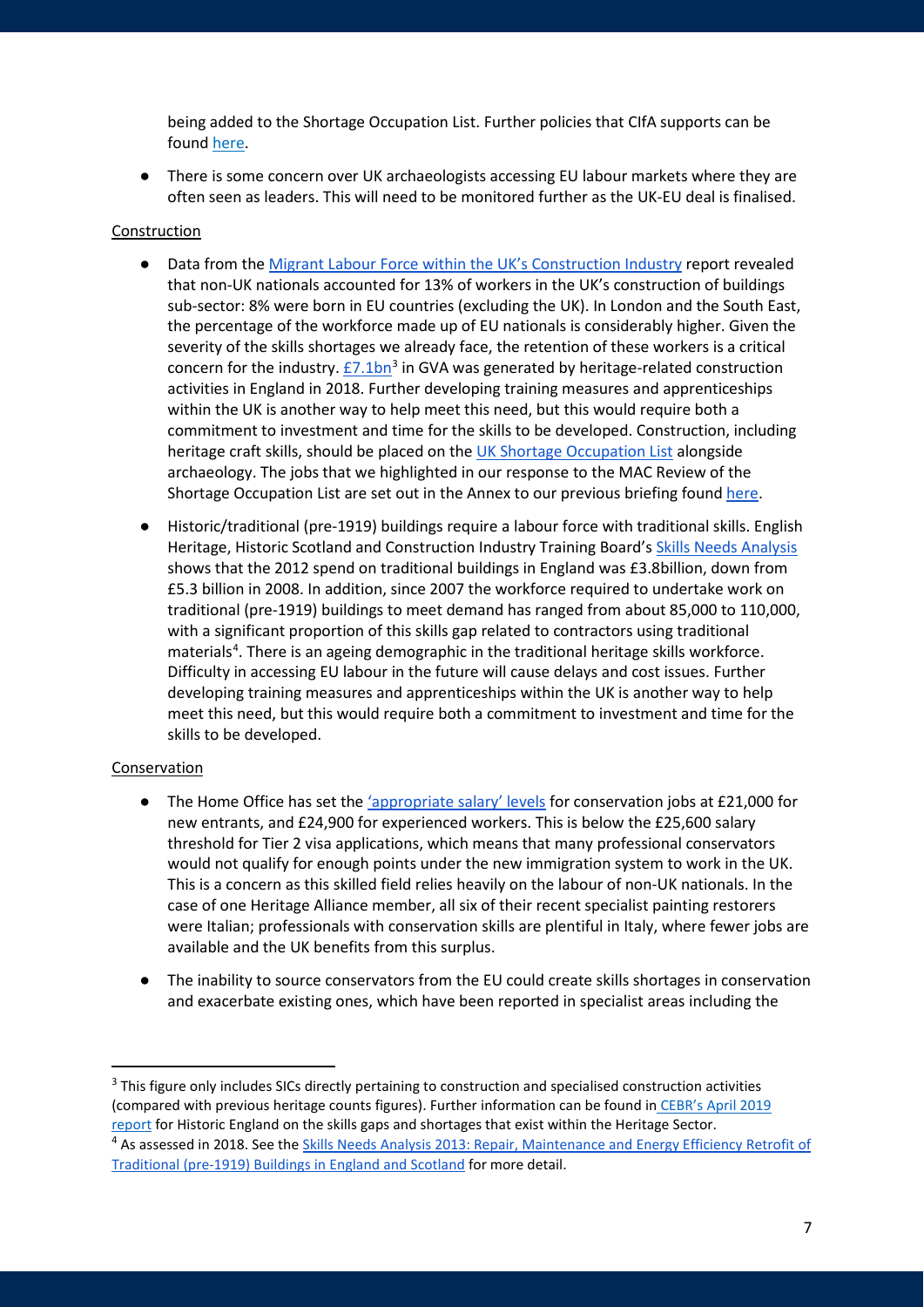conservation of paintings, metals, wood, clocks and scientific instruments.[5](#page-7-3) However, conservation is not recognised on the Shortage Occupation List.

Other organisations cite the fact that crucial members of staff who are EU nationals are intimately acquainted with our planning system – which takes time to develop – making them indispensable and difficult to replace. Any future restriction in the number of EEA workers must consider forthcoming large heritage and infrastructure projects supported by the Government, which will further increase the UK's shortage of skills. These not only include archaeology projects, such as HS2, road building projects including upgrades to the A303 at Stonehenge and the Government's drive for more housebuilding, but also large conservation projects such as the restoration of Buckingham Palace, Westminster Palace, Wentworth Woodhouse and Clandon Park, which will increase demand for already scarce heritage skills.

# <span id="page-7-0"></span>**Student Visas – Tier 4**

The Government's policy paper from February 2020 states that students will be covered under the points system. The current [Tier 4 student visa](https://www.gov.uk/tier-4-general-visa/eligibility) will be extended to EU-EEA students. It costs £348 to apply for this visa from outside the UK. In addition, there are healthcare surcharges for students to pay.

The Heritage Alliance warmly welcomes the Government introducing a Graduate Visa which will provide an unsponsored route to international students who have completed a degree in the UK from summer 2021. Undergraduate and Master's degree students will be able to stay for two years under the route, whilst PhD students will be able to stay for three years.

However, from August 2021 EU and EEA students will no longer be eligible for home fee status for undergraduate, postgraduate and further educational financial support from Student Finance England. This creates a potential issue for the heritage sector as international fees are often well above average earnings in many EU countries and so we will expect to see a loss of EU university students.

# <span id="page-7-1"></span>**Short Term Visas – Tier 5**

The Temporary-worker Government Authorised Exchange visa (Tier 5) will open to EU citizens from January 2021. Typically, Tier 5 visas take 3 weeks to process. The Creative Industries Federation has highlighted that this process would be prohibitively lengthy for many UK businesses employing creative workers from the EU, such as for a festival or events programme.

# <span id="page-7-2"></span>**Seasonal Labour**

Many tourism-based heritage organisations rely on some form of foreign seasonal staff, who should be considered under the new immigration system. The August 2019 ONS report on migrant labour [force within the tourism industry](https://www.ons.gov.uk/peoplepopulationandcommunity/populationandmigration/internationalmigration/articles/migrantlabourforcewithinthetourismindustry/august2019) estimated 238,000 temporary workers in the tourism sector (and this is likely to be an underestimation), and 11% of them are non-UK nationals.

A recent provisional Historic Houses survey showed that 25% of their members indicated that they employed 5 or more EU nationals in the businesses on their properties. For over 17% of respondents to the survey, seasonal workers made up 10-40% of their total workforce in peak seasons.

<span id="page-7-3"></span><sup>&</sup>lt;sup>5</sup> See the Institute of Conservation's latest **Labour Market Intelligence** for more detail.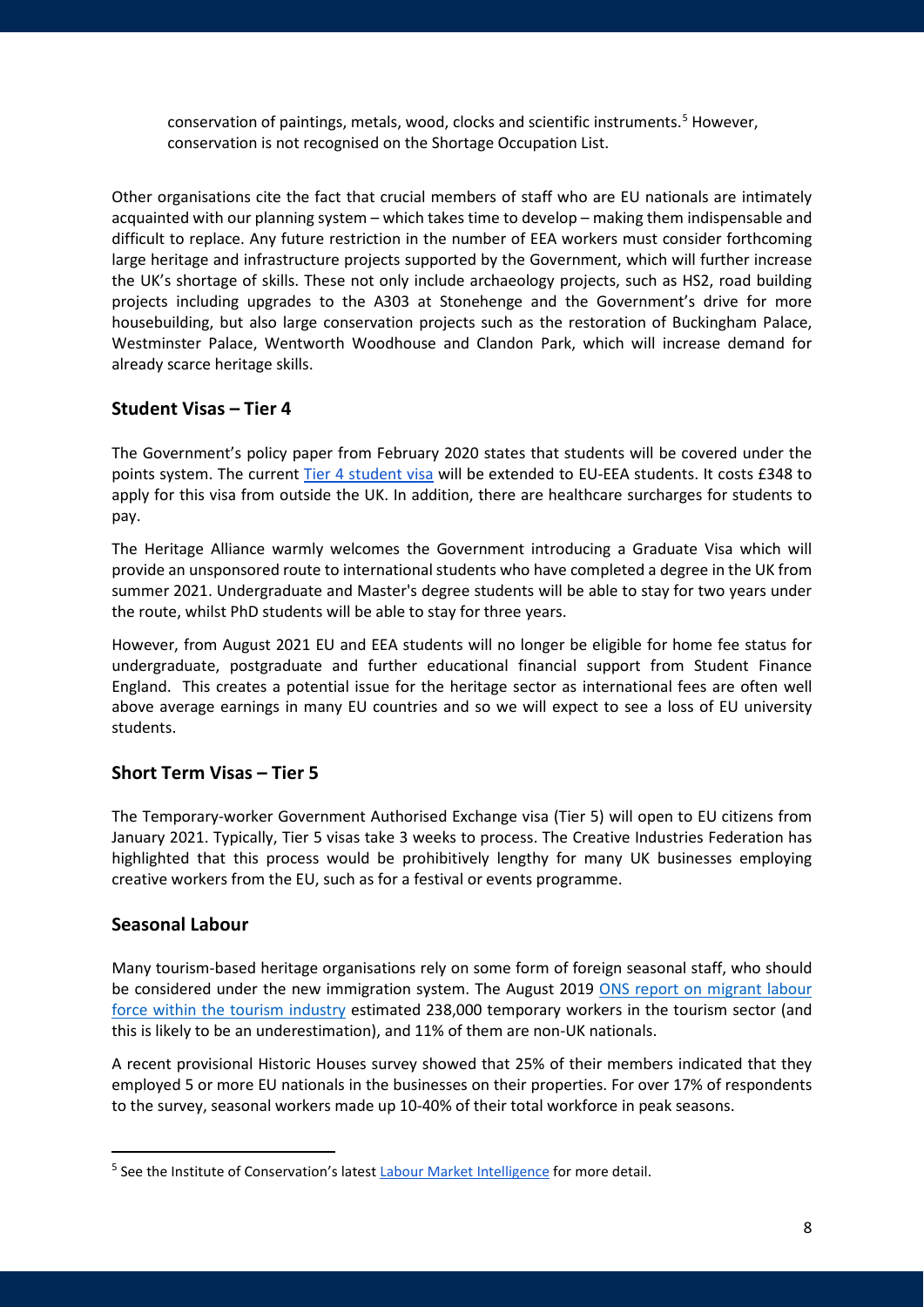# <span id="page-8-0"></span>**Skills Exchange**

We support the creation of a skills exchange which would aid professionals coming to the UK as well as those looking to work in the EU. It could allow exemptions for accredited experts and academics and would allow our archaeological, buildings conservation, and museum expertise to be exported abroad, building relationships overseas. The UK demonstrates world-leading heritage expertise, and our professionals are sought on projects all over the world.

The UK is also home to world-leading conservation and heritage science skills. Access to heritage science specialists and researchers will be an important issue for the UK post Transition period. Swift access to visas or the research equivalent of a diplomatic passport would help. Bilateral agreements between countries are of limited value as it would be difficult to identify any one country in preference to another in the European context. A sectoral approach to free movement is what is needed to support heritage science.

There is a need to ensure UK creative workers can travel to mainland Europe to work quickly. The Creative Industries Federation states that the 'UK currently exports £18.8bn of creative services to Europe which accounts for over half of our creative service exports'. Therefore, the speed with which creative workers from the UK and EU can enter and leave the country is crucial to the creative sector. CIF has called for a touring visa for UK, EU and EEA citizens who intend to carry out a series of temporary creative engagements without residing long-term outside of their country of residence.

There is also the need to import significant training from Europe. In the past, UK organisations have needed expertise in electrochemistry, acoustic emission and reflectance FTIR, as it applies to cultural heritage, when the knowledge was absent in the UK. As mentioned above, conservation and archaeological expertise are not necessarily highly paid but are highly skilled, and we require this expertise to deliver world-class heritage projects in the UK.

# <span id="page-8-1"></span>**Academic Research & Funding**

Loss of funding for domestic researchers in the heritage sector should be taken into account when considering potential imminent skills shortages in this sector. A leading English academic institution within our membership has reported a decrease in the awarding of Marie Sklodowska-Curie Individual Fellowships (from the European Commission) to support young researchers in archaeology and heritage from around the world, with no fellowships awarded to UK researchers in 2018. Previous award holders have been recruited to lectureships in departments of archaeology and heritage across the UK, and this source of highly trained specialist researchers and educators is now at risk of being permanently lost. Approximately 75% of the overall grant income for archaeology and heritage at this institution comes from Europe. These concerns are corroborated by other academic institutions in the UK.

# <span id="page-8-2"></span>**Cost of the Points-Based System to Employers and Employees**

The new immigration system burdens both UK employers and non-UK employees with a range of hidden fees. We advocate on behalf of the heritage sector that the Home Office urgently addresses the significant cost of hiring non-UK labour, taking into account the overall benefit of the skills that non-UK workers bring to the heritage sector which do not always translate into high salaries.

Costs to Employers:

- **Sponsor licences** with fees ranging between £536 and £1,476.
- **Certificate of Sponsorships** at £199 for each foreign employee's Tier 2 Visa.
- Immigration Skills Charges at a maximum of £5,000 per foreign employee.